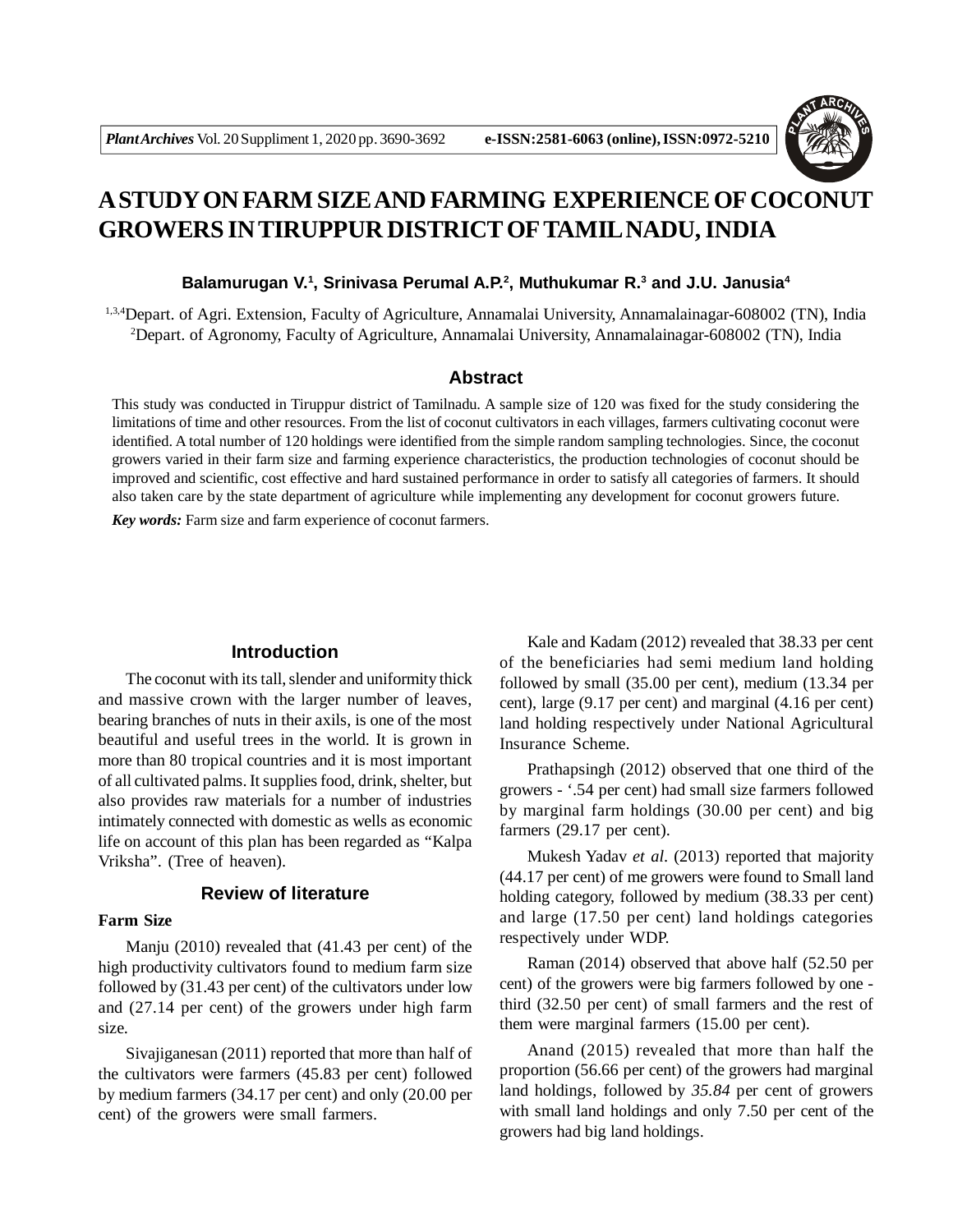Prakash (2016) noticed that majority (60.00 per cent) of the growers possessed small farm size followed by marginal holdings (20.84 per cent) and big sized holdings (19.16 per cent).

#### **Farming experience**

Rajivgandhi (2010) inferred that around fifty per cent (50.83 per cent) of the growers had medium level of experience in farming.

Rajeswari (2011) observed that nearly two - third of the growers (64.00 per cent) had medium level of farming experience. It was followed by 26.00 per cent of growers with low level of farming experience and high level (10.00 per cent) of experience.

Prathapsingh (2012) seen that greater than one third of the growers (42.50 per cent) had moderate level of farming experience followed by (40.00 per cent) of the growers with high level of farming experience and low level (17.50 per cent).

Kathiresan (2013) inferred that majority of the farmers 153.83 per cent) were found to be with high level of farming experience, followed by medium level (37.20 per cent) farming experience.

Vasanthakumar (2014) observed that most of the growers (83.30 per cent) were found to be with high level of farming experience.

Anand (2015) showed that less than half (48.33 per cent) of the growers had medium level of experience in coconut cultivation, followed by 37.51 per cent growers with low level of farming experience. Only 14.16 per cent of the growers had high level of farming experience.

### **Materials and Methods**

This research carried out in Tiruppur district of Tamilnadu. A sample size of 120 was fixed for the study considering the limitations of time and other resources. From the list of coconut cultivators in each villages. A total number of 120 holdings were identified from the simple random sampling technologies.

# **Results and discussion**

# **Farm Size**

The results on distribution of coconut cultivators according to their farm size are presented in Table 1.

It could be revealed from the table1 that 35.83 per cent of the coconut cultivators had small size farms followed by Big farm holdings (33.33 per cent) and marginal farms (30.84 per cent). It could be inferred that most of the coconut cultivators owned small and big farms. This may be due to the nature of the coconut

| <b>Table 1:</b> Distribution of coconut cultivators according to their |  |  |  |
|------------------------------------------------------------------------|--|--|--|
| farm size                                                              |  |  |  |

|              |          |                     | $(11 - 120)$   |
|--------------|----------|---------------------|----------------|
| S.           | Category | Number of           | <b>Percent</b> |
| No           |          | coconut cultivators |                |
|              | Marginal | 37                  | 30.84          |
|              | Small    | 43                  | 35.83          |
| 3.           | Big      | 40                  | 33.33          |
| <b>Total</b> |          | 120                 | 100.00         |

cultivators selected for this study. This finding derives support from the findings of Prathapsingh (2012).

#### **Farming Experience**

The results on distribution of coconut cultivators according to their fanning experience are given in Table 2.

**Table 2:** Distribution of coconut cultivators according to their farming experience

 $(n = 120)$ 

 $(n - 120)$ 

| S.<br>No     | Category | Number of<br>coconut cultivators | Percent |
|--------------|----------|----------------------------------|---------|
|              | Low      | 12.                              | 10.00   |
|              | Medium   | 29                               | 24.17   |
|              | High     |                                  | 65.83   |
| <b>Total</b> |          | 120                              | 100.00  |

It could be seen from the Table 2 that above sixty per cent of the coconut cultivators (65.83 per cent) had high level of farming experience followed by 24.17 per cent of the coconut cultivators with moderate level of farming experience and low level (10.00 per cent) in coconut field experience. This result is in line with the findings of Vasanthakumar (2014). Hence, it could be concluded that majority of the coconut growers had high level of farming experience.

# **Conclusion**

Since, the coconut growers varied in their farm size and farming experience characteristics, the production technologies of coconut should be improved and scientific, cost effective and hard sustained performance in order to satisfy all categories of farmers. It should also taken care by the state department of agriculture while implementing any development for coconut growers future.

#### **References**

Kapse, P.S. and R.R. Chode (2009). Credibility of Sources of Information as perceived by Banana Growers. *International Journal of Agricultural Sciences,* **4 (1)** : 33-36.